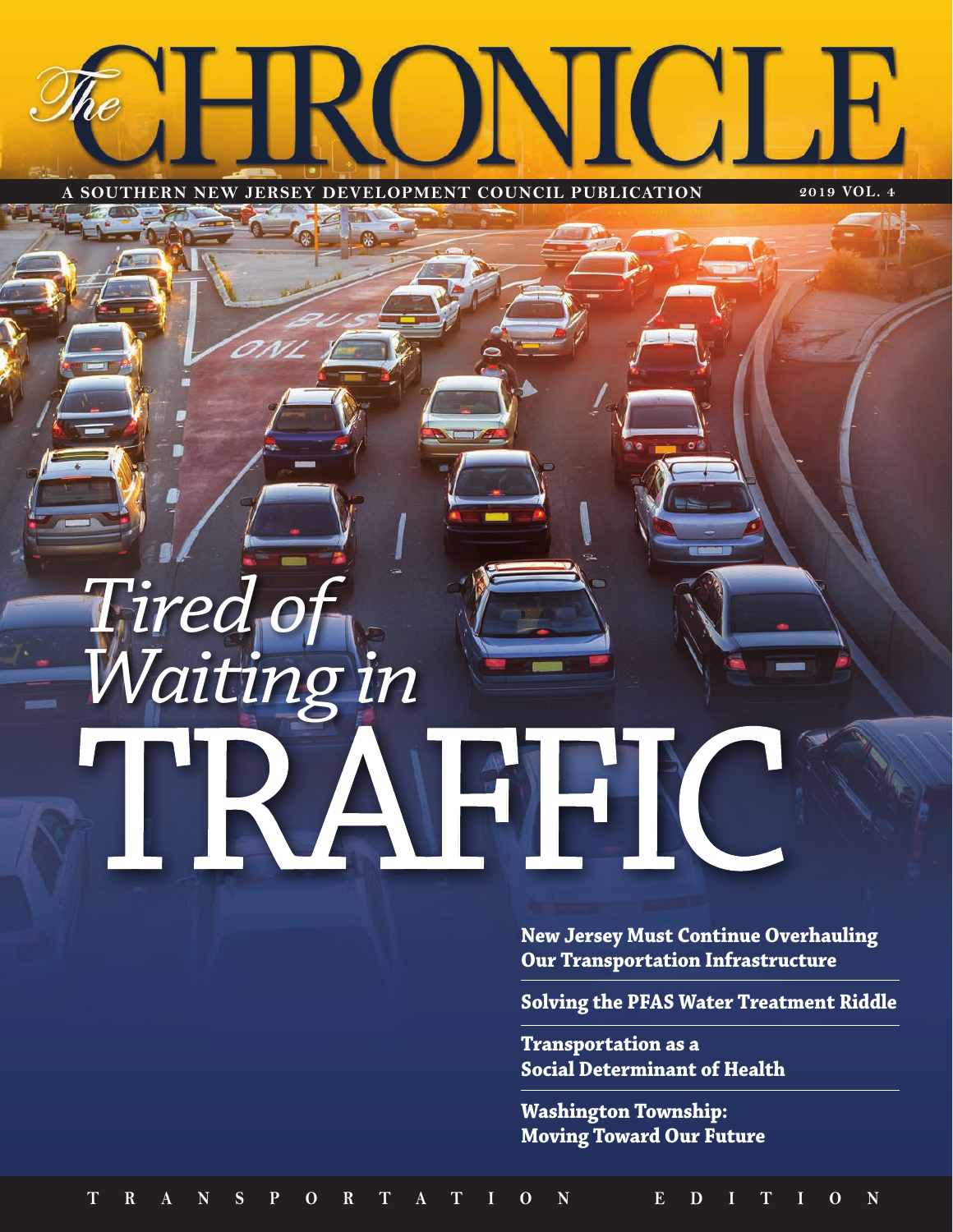## Getting Around in South Jersey





## **Solving the PFAS Water Treatment Riddle**

#### Rick Shoyer, LSRP

*Sr. Project Consultant, Advanced GeoServices Corp., a Montrose Environmental Group Company*

Design of water treatment systems typically start with a set of criteria that form the basis of design. These include a set of assumptions and performance standards used to determine a conceptual design that balances the needs of short-term and long-term considerations and costs.

Treatment of per- and polyfluoroalkyl substances (PFAS) in drinking water, groundwater and surface water has created unique challenges due to evolving scientific understanding and uncertainty regarding the environmental and human health risks, which drive treatment standards. Decision paths have become unclear due to these uncertainties, as well as sometimes volatile public perception.

More than ever risk management and non-engineering considerations are influencing decisions regarding the design of PFAS treatment systems. Additional uncertainty is associated with whether the federal government will list PFAS as a hazardous substance. The managing and disposing of spent IX and GAC could significantly impact capital and operating costs should this change occur. *(continued on page 13)*